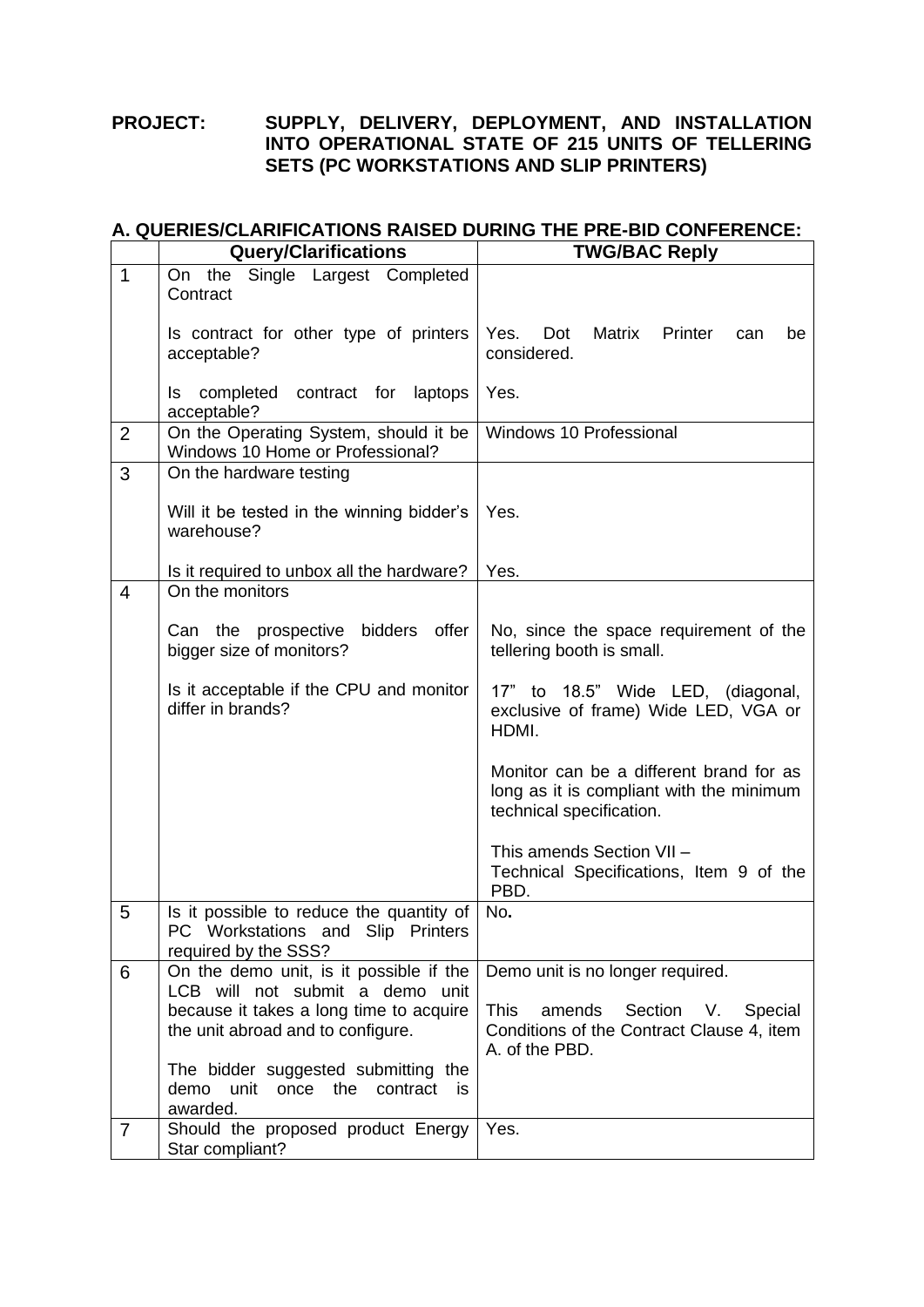## **B. WRITTEN QUERIES**

|                | <b>Query/Clarifications</b>                                                                                                                                                                                                                                                 | <b>TWG/BAC Reply</b>                                                                                                                                                                                                                                                                         |
|----------------|-----------------------------------------------------------------------------------------------------------------------------------------------------------------------------------------------------------------------------------------------------------------------------|----------------------------------------------------------------------------------------------------------------------------------------------------------------------------------------------------------------------------------------------------------------------------------------------|
| $\mathbf{1}$   | 8. Casing Dimension<br>SFF: Maximum 12 (height) x 4<br>(width) x 14 (depth) inches.                                                                                                                                                                                         | <b>Casing Dimension:</b><br>SFF: Maximum 13.5 (height) x 4.1 (width)<br>x 14 (depth) inches.                                                                                                                                                                                                 |
|                | May we request to consider to set the<br>minimum technical specification to:<br>(4.02W x 12.01D x 12.99H) in "inch".                                                                                                                                                        | This amends Section VII - Technical<br>Specifications, Item 8 of the PBD.                                                                                                                                                                                                                    |
| $\overline{2}$ | 9. Monitor:<br>17" to 18.5" Wide LED, (diagonal,<br>exclusive<br>of frame) Wide LED, 1920 X 1080, DVI<br>or VGA or HDMI                                                                                                                                                     | <b>Monitor:</b><br>17" to 18.5" Wide LED, (diagonal,<br>exclusive of frame) Wide LED, VGA or<br>HDMI.                                                                                                                                                                                        |
|                | May we request to consider to set the<br>minimum technical specification to:<br>17" (1280 x 1024 @ 75Hz); or<br>18.5" (1366 x 768 @60Hz)                                                                                                                                    | Monitor can be a different brand for as<br>long as it is compliant with the minimum<br>technical specification.<br>This amends Section VII - Technical                                                                                                                                       |
| 3              | For the Desktop and Monitor                                                                                                                                                                                                                                                 | Specifications, Item 9 of the PBD.                                                                                                                                                                                                                                                           |
|                | May we request to add that the<br>Desktop and Monitor should be in same<br>brand.                                                                                                                                                                                           | No. Desktop and Monitor can be of<br>different brands for as long as it is<br>compliant with the minimum technical<br>specification.                                                                                                                                                         |
| 4              | <b>Schedule of Requirements</b>                                                                                                                                                                                                                                             |                                                                                                                                                                                                                                                                                              |
|                | May we kindly request to extend the<br>delivery lead time from 110 to 140<br>calendar days from receipt of Notice to<br>Proceed. The<br>supply is<br>really<br>problematic from the manufacturing<br>plant due to COVID-19 pandemic<br>worldwide.                           | Delivery Period is One hundred Forty<br>(140) calendar days from receipt of Notice<br>to Proceed and Signed Contract, inclusive<br>of the 20 calendar days for SSS activities.<br>This amends:<br>Invitation to Bid -<br>Delivery/Completion Period<br>Section VI - Schedule of Requirements |
| 5              | <b>Monitor (PC Workstations)</b>                                                                                                                                                                                                                                            | <b>Monitor:</b>                                                                                                                                                                                                                                                                              |
|                | The size of 17 to 18.5 inches Monitor<br>is no longer available from the brand<br>that we will offer, can we offer a bigger<br>screen like 21.5" or 23.8"? Another<br>option is if you can allow a 3rd party<br>17" to 18.5" Monitor which is not the<br>same brand of CPU. | 17" to 18.5" Wide LED, (diagonal,<br>exclusive of frame) Wide LED, VGA or<br>HDMI.<br>Monitor can be a different brand for as<br>long as it is compliant with<br>the minimum technical specification.<br>This amends Section VII -                                                           |
|                |                                                                                                                                                                                                                                                                             | Technical Specifications, Item 9 of the<br>PBD.                                                                                                                                                                                                                                              |
| 6              | <b>Demo Unit</b>                                                                                                                                                                                                                                                            |                                                                                                                                                                                                                                                                                              |
|                | May we kindly request that the demo<br>unit will no longer be required because                                                                                                                                                                                              | Demo unit is no longer required.                                                                                                                                                                                                                                                             |